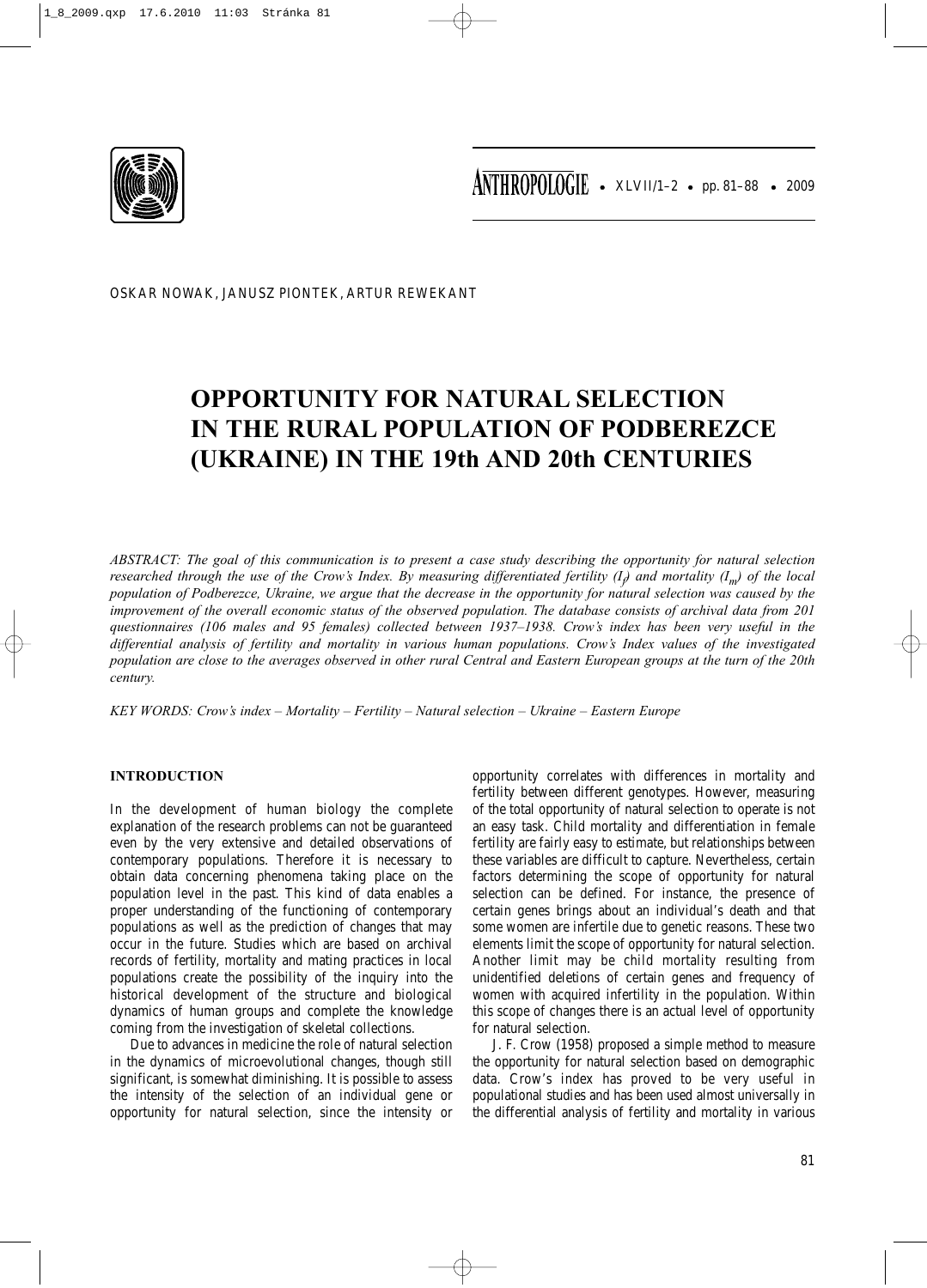human populations (e.g., Johnston, Kensinger 1971, Spuhler 1976, Gonzales, Prado 1986, Jorde, Durbize 1986, Reddy, Chopra 1990, Dharani Priya *et al.* 2003, Korpelainen 2003, V. L. N. Rao *et al.* 2006, Tripp-Reimer 2008, Lakshmi *et al.* 2009). Crow's formula can also be employed to study historical data, including surveys with questions worded in a manner which now makes it possible to extract from them information important for the assessment of the biological condition of the population. It is possible because Crow arbitrarily splits the estimate of the opportunity for natural selection into two components: opportunity for natural selection resulting from differential mortality  $(I_m)$  and opportunity for natural selection due to differential fertility  $(I_f)$ .

The historical period chosen for the present study is particularly important. Gradual decline of the feudal structure and the formation of social relationships typical of capitalistic system began. The final result of the above-mentioned changes was the appearance of demographic processes commonly known as "the demographic revolution". These phenomena were interrelated with the transformation of ecological and cultural situation of human groups, and must have influenced the gene pool (Henneberg 1978, Korpelainen 2003). This is why it is important to use historical sources and data gathered at the turn between the 19th and 20th centuries in anthropological studies, especially when the materials contain biological and demographic characteristics of groups with different levels of technological and organisational development. This kind of sources can show the dynamics of changes regarding the opportunity for natural selection.

The aim of this study is to present basic characteristics describing the opportunity for the operation of natural selection through both differential fertility  $(I_f)$  and mortality  $(I<sub>m</sub>)$  in the local Central European population from the 19th and 20th centuries.

# **MATERIAL AND METHODS**

In the years 1937–1938 F. Wokroj conducted anthropological field studies among the Ukrainian population of Podberezce, a village situated in the Lvov district. The village of Podberezce is situated 14 km from Lvov, on the Lvov to Zloczow route (*Figure 1*). It is an old settlement, founded under the Teutonic (Magdeburg) law. The first written mention of Podberezce is dated back to 1454. Its inhabitants, mainly of the Greek Orthodox confession, belonged to the wealthiest in the area. The results of Wokroj's anthropological research revealed that the village population was generally well-built and well-nourished. The Podberezce inhabitants were mostly farmers and artisans selling their produce in Lvov and its suburbs. Wokroj (1948) also reported that a number of young people from the village studied at the universities in Lvov and abroad indicating a level of affluence of the village population.

In the 1930s the settlement attracted attention of medical circles due to a high incidence of tuberculosis (approx. 30%) in the community, despite its relatively good material,

geographic and climatic conditions. The then Institute of Anthropology of the Lvov University was asked to carry out anthropological research on the population in order to investigate its potential predisposition to the disease. The research results, in the form of research records, currently kept in the Institute of Anthropology of the Adam Mickiewicz University in Poznań, served as a basis for this study. After the World War II Prof. Wokroj began his work in the Institute of Anthropology and the research records were at his disposal. They served as a source of important information. First of all family name and birth year of the investigated person was noted. Then the number of brothers and sisters (living or those who died before reaching the age of 14) was taken into account. The same data of the offspring were gathered as regards the person's parents. The records also contained anthropometric information concerning the height and body mass, and head measurements. Only bio-demographic data were taken into account in the present study.

The data from the records formed a database which was subsequently a source of information on individuals with accurately documented life history, born between 1850 and 1918 (106 males, 95 females). The subjects were aged from 18 to 85 years. The study material has been divided into three cohorts of individuals born between: 1850 to 1879, 1880 to 1899, 1900 to 1918. Previous historical and biodemographic surveys (Borowski 1962, 1967, 1969, Henneberg 1978, 1979, Kędelski 1980, 1985) have revealed that after the transformation into free-market capitalistic economy (which took place in the mid-19th century), significant changes of the demographic structure of the population in Central and Eastern Europe occurred. The first cohort (1850–1879) was created by people who lived for the greater part of their lives before the period of socioeconomic transformation. The second one (1890–1899) consisted of human groups living during the initial phase after the transformation, and the third cohort (1900–1918) spent the whole life in the post-feudal socio-economic period. We are aware of the fact that the cohorts are small, however, we think that our population makes an interesting contribution to the study of the opportunity for natural selection in Central and Eastern Europe at that time. We also assume that the survey is a continuation of our earlier analyses concerning secular trend of stature. The obtained results were also published in "Anthropologie".

The index of opportunity for natural selection has been calculated using Crow's formula (Crow 1958). This formula is very popular in the studies of demographic trends and the assessment of the opportunity for the operation of natural selection in different contemporary populations. Its usefulness as regards the opportunity for the operation of natural selection was presented by Spuhler (1976), Piontek and Henneberg (1981), Luna and Moral (1990), and later by other researchers (Ulizzi *et al.* 1998, Astolfi *et al.* 2000, Alfonso-Sánchez *et al.* 2004, Budnik *et al*. 2004). Nowadays Crow's formula is used mainly to describe the opportunity for the operation of natural selection in historical populations (studies of the register data) and contemporary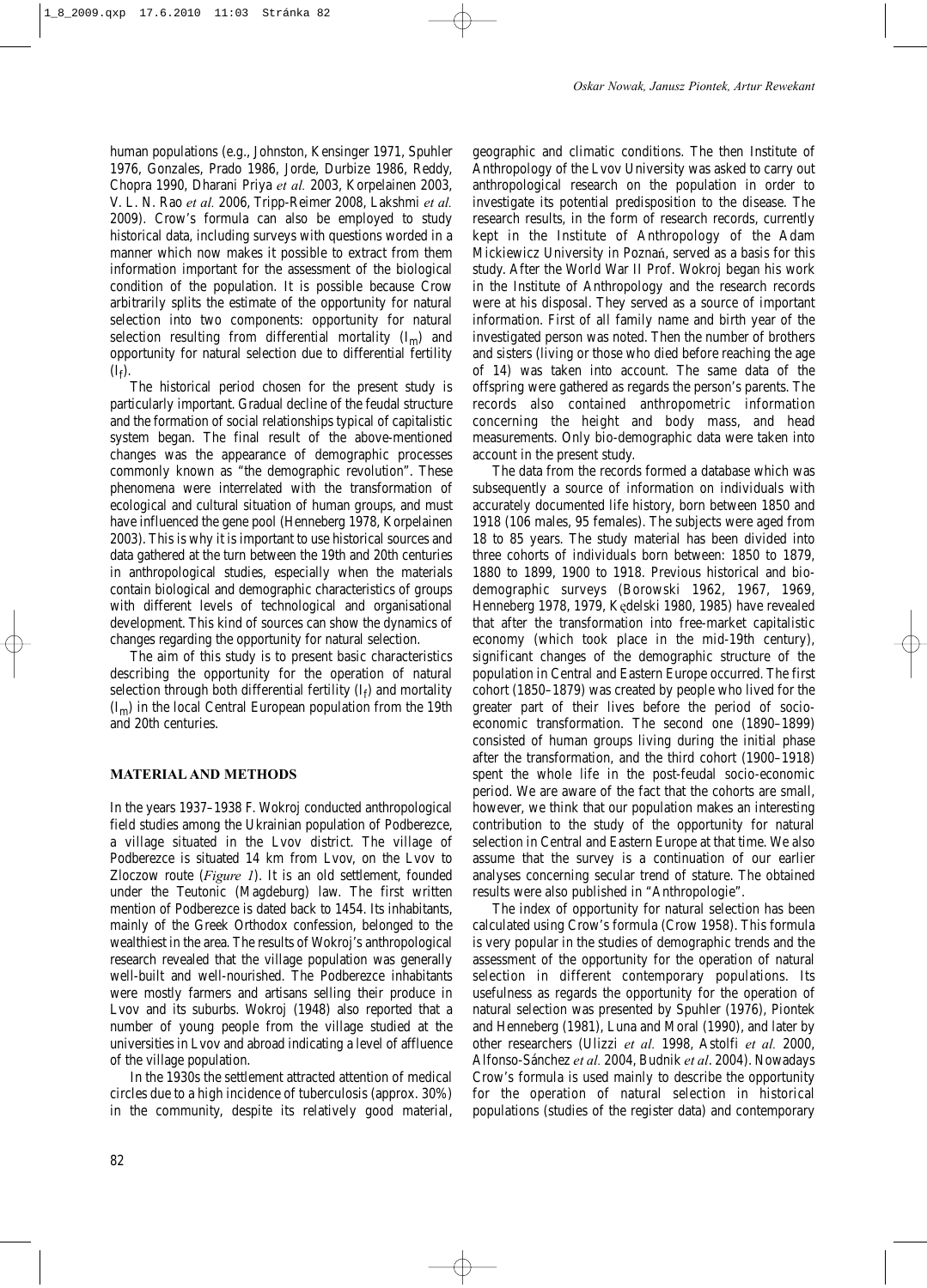

FIGURE 1. Location of the Podberezce village. A. Map of Europe, B. Schematic map of Ukraine, C. Closer view of the Lvov region.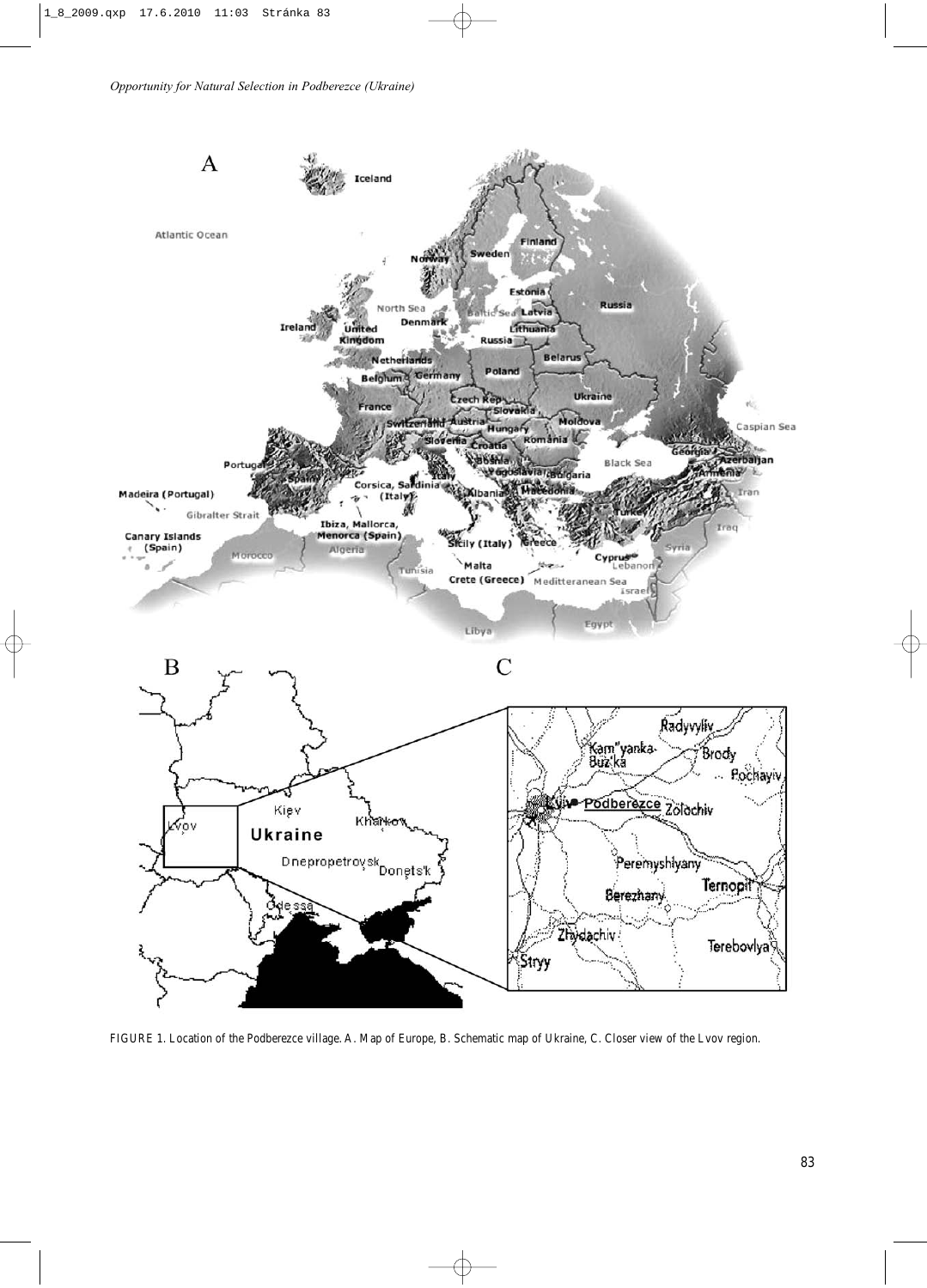human groups (questionnaire inquiries). In order to estimate the value of Crow's formula one needs the number of children of the parents who outlived the reproductive period, and number of children who died before the age of 14.

The index has two components: the index of opportunity for natural selection through differential mortality  $I_m$  and the index of opportunity for natural selection through differential fertility  $I_f$ :

$$
\mathbf{I} = \mathbf{I}_m + (1/P_s) \mathbf{I}_f
$$

where:

$$
I = P_d / P_s + (1 / P_s) \frac{V_f}{\bar{x}^2}
$$

- $P_d$  fraction of offspring deceased before
	- reachingreproductive age,
- $P_s$  fraction of offspring reaching reproductive age  $(P_s = 1 - P_d)$ ,
- $V_f$  variance of the number of offspring in completed family,
- $\bar{x}^2$  square of arithmetic mean of this number.

The data were processed using Excel 7.0 calculation spreadsheet and Statistica 5.1 software package.

# **RESULTS AND DISCUSSION**

*Tables 1–3* represent the values of individual demographic parameters used for the calculation of Crow's index and the values of the index in cohorts, for the total population and by sex. A significant difference can be observed between the  $I_m$ value in the first cohort and its values in the other cohorts. The 1850–1879 cohort exhibits a considerably higher mortality of individuals under the reproductive age. The difference is evident especially for males. In the two

successive cohorts we can see a decline in the value of this component of Crow's index. A high value of the index of opportunity for natural selection through differential mortality determines a high value of Crow's index for both sexes. Differential fertility  $I_f$  of the Podberezce population has similar values in the first two cohorts, while for the 1900–1918 cohort we can see a decline in the index value.

The material offers little data describing the family model. From the research sheets we managed to extract the following demographic data: fertility of the generation of a subjects' parents equalling the total number of children in the family of the subject, number of subjects' siblings surviving to reproductive age, number of subjects' siblings deceased before reaching reproductive maturity. Mean values of the above data in cohorts are presented in *Figure 2.* The fertility of subjects' parents remained unchanged over the entire period under study, ranging from 5.19 to 5.51 children in completed family. The greatest number of children being the siblings of the subjects died in the first cohort (1851–1879).

In the studied rural community of Podberezce, a high ratio of child mortality was observed in the first cohort (1850–1879). We can presume that the high mortality of individuals before reproductive age in the years 1850–1879 was due to high incidence of tuberculosis in the community. Tuberculosis had a similar effect on the Danish population between 1890–1940 (Johansen 1999). In the next two cohorts we observe a decrease in  $I_m$  value. The lowest value of the  $I_f$  index was noted in the 1900–1918 period. This can be interpreted as an indication of growing birth control and family planning. The number of children a woman can have is, however, determined by a number of factors. Childless women are not always infertile. Factors such as immunologic incompatibility of partners, male infertility

| Cohorts   | $P_d$ |      | +ա    |      |      |       | $1/P_s$ |       |
|-----------|-------|------|-------|------|------|-------|---------|-------|
| 1850-1879 | 44.3  | 55.6 | 0.797 | 5.25 | 26.9 | 0.195 | 0.018   | 0.800 |
| 1880-1899 | 30.1  | 69.9 | 0.431 | 6.13 | 27.2 | 0.225 | 0.014   | 0.434 |
| 1900-1918 | 23.9  | 76.1 | 0.314 | 4.47 | 30.3 | 0.148 | 0.013   | 0.316 |

TABLE 1. Components of Crow's index and their values in cohorts.

TABLE 2. Components of Crow's index and their values in cohorts for males.

| Cohorts   | $P_d$ |      | ⊥m    |      |       |       | $1/P_s$ |       |
|-----------|-------|------|-------|------|-------|-------|---------|-------|
| 1850-1879 | 47.6  | 52.4 | 0.908 | 5.62 | 31    | 0.181 | 0.019   | 0.912 |
| 1880-1899 | 32.7  | 67.3 | 0.486 | 4.4  | 23.32 | 0.189 | 0.015   | 0.489 |
| 1900-1918 | 23.8  | 76.2 | 0.312 | 4.34 | 26.7  | 0.163 | 0.013   | 0.314 |

TABLE 3. Components of Crow's index and their values in cohorts for females.

| Cohorts   | $\mathbf{I}$ |      | +ա    |      |      |       | $1/P_s$ |       |
|-----------|--------------|------|-------|------|------|-------|---------|-------|
| 1850-1879 | 40           | 60   | 0.667 | 4.72 | 22.5 | 0.210 | 0.017   | 0.670 |
| 1880-1899 | 28.3         | 71.7 | 0.395 | 7.49 | 30.5 | 0.246 | 0.014   | 0.398 |
| 1900-1918 | 24           | 76   | 0.316 | 4.69 | 24.8 | 0.189 | 0.013   | 0.318 |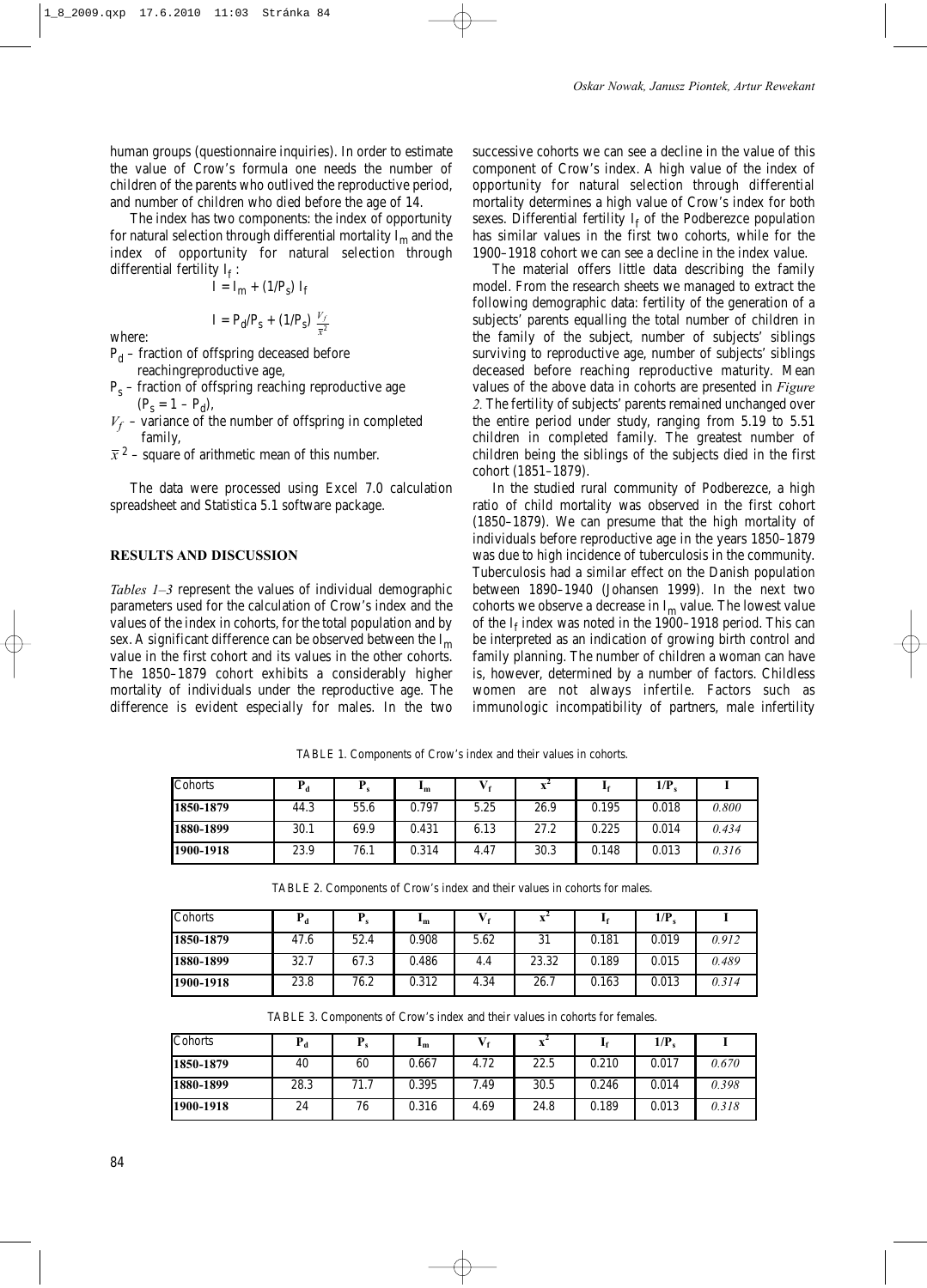

FIGURE 2. Arithmetical means of demographic data concerning the families of the investigated individuals in cohorts.

and a condition of woman's health also have an effect on the number of offspring (Szklarska, Welon 1996, Dziewięcki 1998, Johansen 2000, Pawłowski *et al*. 2000). Perhaps this decreased value of  $I_f$  index observed in the third cohort under study is also a hidden effect of the 30% incidence of tuberculosis in the population.

Researchers are often interested in groups who have entered the reproductive age in the stage of a "demographic transition". An example of such studies is the Finnish population, and more specifically the 1870–1949 cohort (Korpelainen 2003). The similar trend is also present in the population under study and concerns the index of opportunity for the operation of natural selection through differential mortality. The index decreases systematically and has particularly low value in the last cohort.

The data for the population under study were compared with the data for other local groups, in order to capture any potential differences or similarities in opportunity for natural selection (*Table 4*). A graphic illustration of this comparison is presented in *Figure 3*. This figure also shows different patterns of changes depending on the level of civilisational development and socio-cultural factors. In the coordinate system formed by the values of indices of opportunity for natural selection through differential fertility (Y-axis) and mortality (X-axis), the distribution of the population is as follows:

As expected, groups with a natural fertility system (which we refer to as "ethnic") are situated at a considerable distance from technologically developed populations. The first cohort of the Podberezce population seems to be fairly close to these "ethnic" populations, undoubtedly due to a high  $I_m$  value. The two initial cohorts (Podberezce 1 and 2) remain very close to rural and agricultural populations from this territory. We can say that as regards opportunity for natural selection the group under study falls within the range of mean values characteristic of rural populations. In such

populations, traditional standards of demographic equilibrium were expressed in a relatively higher mortality and at the same time in a birth rate maintained at a level fit to balance the mortality. Following a considerable decline in mortality (especially among children), new social mechanisms of birth number determination start to operate, oriented for the maintenance of low  $I_f$  index values (Luna, Moral 1990, Kadashnikova *et al*. 1996).

# **CONCLUSIONS**

The introduction of the free-market capitalistic economy in Central and Eastern Europe in the mid-nineteenth century created a considerable economic boom, significant improvement of living conditions and increase in migrations (village→town). These changes also determined the overall decrease in fertility and the decline in mortality of adult individuals. Comprehensive records concerning biodemographic data of the historical period discussed were presented by Borowski (1962, 1967), Henneberg (1978, 1979), and Kędelski (1980, 1985).

The results of the present study support earlier observations published by the above-mentioned authors. However, it is worth emphasising that the socio-economic transformation which took place in Central and Eastern Europe in the mid-nineteenth century caused very important changes of the bio-demographic structure in a small local community. Our results show that the demographic transition could have changed not only the parameters of the demographic structure of the population under study but, to a large degree, its genetic pool and biological and ecological condition. The number of anthropological surveys which analyse genetic and phenotypic effects of demographic transition seems to be insufficient in comparison with the studies focusing only on demographic aspects. Therefore we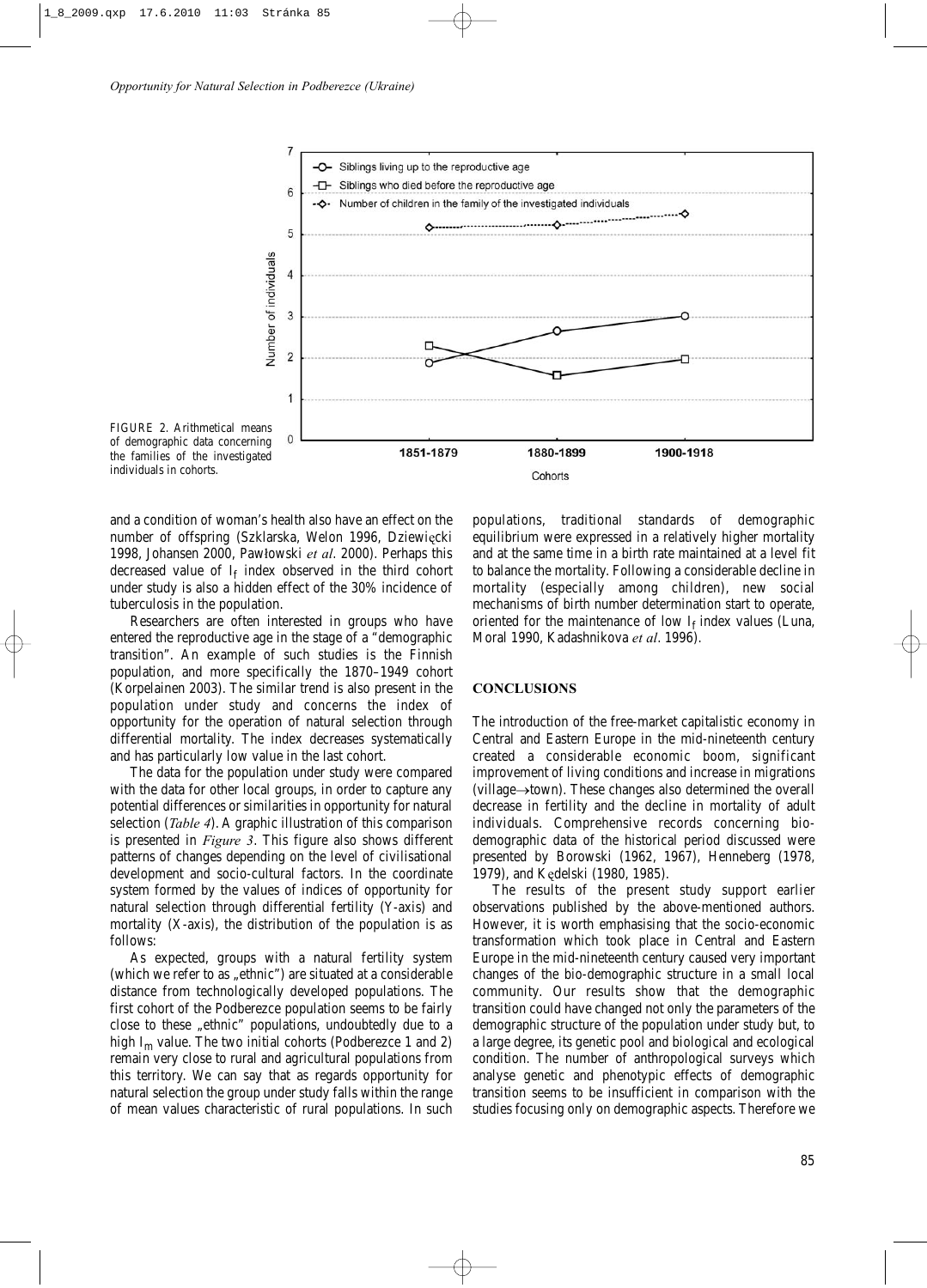| <b>Populations</b>              | Reference                     |      | $I_f$ | $\mathbf{I}$ |  |
|---------------------------------|-------------------------------|------|-------|--------------|--|
| <b>Podberezce</b>               | Own data                      |      |       |              |  |
| 1850-1879                       |                               | 0.79 | 0.19  | 0.80         |  |
| 1880-1899                       |                               | 0.43 | 0.22  | 0.43         |  |
| 1900-1918                       |                               | 0.31 | 0.14  | 0.31         |  |
| "Ethnic" populations            |                               |      |       |              |  |
| Cashinahua (Peru)               | Johnston, Kensinger (1971)    | 0.79 | 0.11  | 0.98         |  |
| San Pablo (Mexico)              | Halberstein, Crowfo rd (1972) | 1.63 | 0.31  | 2.46         |  |
| Nomads of Chile                 | Crow (1966)                   | 1.38 | 0.17  | 1.78         |  |
| <b>Agricultural populations</b> |                               |      |       |              |  |
| Maragateria (Spain)             | Bernis (1974)                 | 0.22 | 0.47  | 0.80         |  |
| Camprodon (Spain)               | Torrejon, Bertranpetit (1987) | 0.04 | 0.28  | 0.33         |  |
| <b>Rural Chile</b>              | Crow (1966)                   | 0.33 | 0.22  | 0.62         |  |
| <b>Developed populations</b>    |                               |      |       |              |  |
| France (1900)                   | Jacquard (1974)               | 0.26 | 0.84  | 1.32         |  |
| Australia (1900)                | Cavalli-Sforza, Bodmer (1971) | 0.25 | 0.40  | 0.75         |  |
| Ute (USA)                       | Tyzzer (1974)                 | 0.07 | 0.47  | 0.57         |  |
| <b>Rural populations</b>        |                               |      |       |              |  |
| from Russia (modern)            |                               |      |       |              |  |
| Wologda                         | Bolshakova, Revasov (1988)    | 0.19 | 0.35  | 0.60         |  |
| Pinega                          | Bolshakova, Revasov (1988)    | 0.53 | 0.82  | 1.79         |  |
| Kursk Oblast (rural)            | Ivanov et al. (1997)          | 0.01 | 0.24  | 0.26         |  |
| <b>Urban populations</b>        |                               |      |       |              |  |
| from Russia (modern)            |                               |      |       |              |  |
| Galich                          | Bolshakova, Revasov (1988)    | 0.10 | 0.37  | 0.52         |  |
| Sharia                          | Bolshakova, Revasov (1988)    | 0.11 | 0.36  | 0.51         |  |
| Kursk Oblast (urban)            | Ivanov et al. (1997)          | 0.05 | 0.45  | 0.54         |  |
| <b>Rural populations</b>        |                               |      |       |              |  |
| from Poland (modern)            |                               |      |       |              |  |
| Kashubians from Hel             | <b>Budnik (1996)</b>          | 0.29 | 0.09  | 0.38         |  |
| Pomeranian Kashubians           | <b>Budnik</b> (1996)          | 0.08 | 0.17  | 0.26         |  |
| <b>Great Poland</b>             | Henneberg (1978)              | 0.05 | 0.26  | 0.32         |  |

TABLE 4. The values of Crow's index and its components for various populations.



FIGURE 3. Distribution of the populations characterised by different degree of the technology and civilisation development, and the investigated population scattered in the co-ordinate arrangement created by  $I_f$  and  $I_m$  values. Podberezce 1 – cohort I, Podberezce 2 – cohort II, Podberezce 3 – cohort III.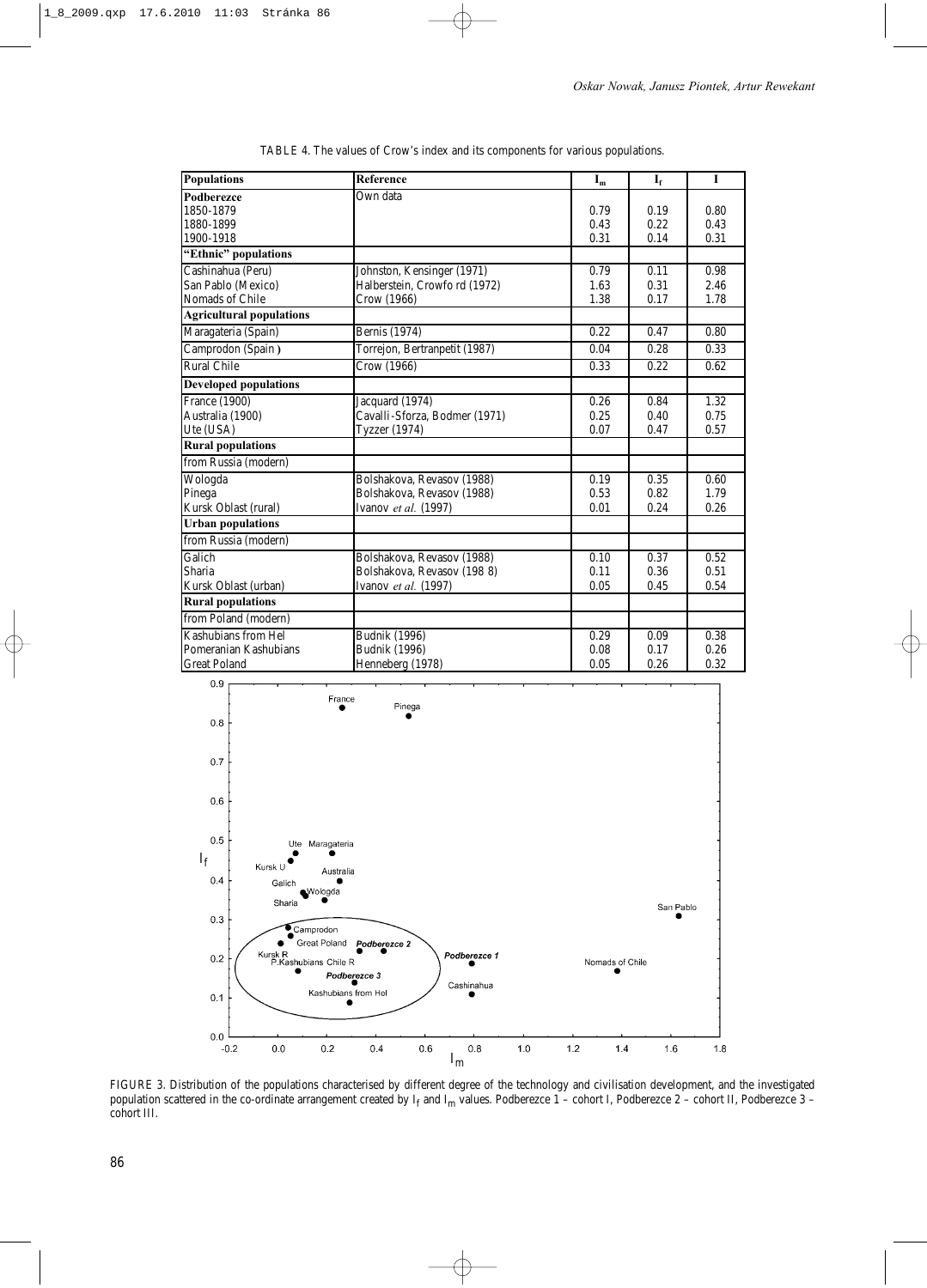suggest that our conclusions can make an important contribution to further studies of bio-demography, human ecology and population genetics concerning human groups functioning in "the demographic phase" and socio-economic turning points.

Crow's index values in the population from Podberezce do not differ, over the entire period under study, from mean values encountered in rural/agricultural populations at the turn between the 19th and 20th centuries in this part of Central Europe. When compared with other populations, Podberezce positions itself closer to the Kashubians (Northern Poland), rural communities of the Wielkopolska region (Western Poland), and agricultural populations from Chile and Spain, than to rural populations from Russia.

A relatively high  $I_m$  value in the first cohort may be an effect of high incidence of tuberculosis (30% of the population) documented in historical sources. In following years a gradual decline in pre-reproductive mortality of offspring is observed, which is undoubtedly an effect of improving social and living conditions, and of progressing urbanisation of the region.

In agreement with the thesis that a cultural progress is accompanied by a growing share of  $I_f$  in the total opportunity for natural selection, we observe an increase in this variable in the first two cohorts of the population studied. A decline of the index in the 1900–1918 cohort may be an effect of a decrease in the reproductive capacity or of the dissemination of broadly understood birth control methods.

At that time various parts of Europe exhibited the transition to the free-market capitalistic economy. This kind of change of the economic structure caused the change of the demographic structure of human populations including the group under study. The observed decrease in the opportunity for natural selection through differentiated fertility  $(I_f)$ , and the decline in child mortality  $(I_m)$  were connected with the improvement of the overall economic status of the group passing over to the free-market capitalistic economy.

#### **REFERENCES**

- ALFONSO-SÁNCHEZ M. A., CALDERÓN R., PEÑA J. A., 2004: Opportunity for natural selection in a Basque population and its secular trend: Evolutionary implications of epidemic
- mortality. *Human Biology* 76: 361–381. ASTOLFI P., ULIZZI L., ZONTA L. A., 2000: Natural selection and reproductive behaviour in Italy, 1930–1993. *Human Biology* 72: 349–357.
- BERNIS C., 1974: *Estudio biodemográfico de la población maragata*. Doctoral thesis. University Complutense, Madrid.
- BOLSHAKOVA L. P., REVASOV A. A., 1988: Heritability of fertility in human populations and the structure of the Crow index. *Genetika* 24: 340–349.
- BOROWSKI S., 1962: *Rozwarstwienie wsi wielkopolskiej w latach 1807–1914.* Rada Naukowo-Ekonomiczna przy Prezydium WRN w Poznaniu, Poznań.
- BOROWSKI S., 1967: Zgony i wiek zmarłych w Wielkopolsce w latach 1806–1914. *Przeszłość Demograficzna Polski* 1: 111–130.
- BOROWSKI S., 1969: Demographic development and Malthusian problem in the Polish territories under German rule, 1807–1914. *Studies of Historical Economics* 3: 159–179.
- BUDNIK A., 1996: Polish Kashubians and chosen European populations – genetic similarities and differences [in Polish]. *Przegląd Antropologiczny* 59: 31–43.
- BUDNIK A., LICZBIŃSKA G., GUMNA I., 2004: Demographic trends and biological status of historic populations from Central Poland: The Ostrów Lednicki microregion. *Amer. J. of Phys. Anthropol.* 125: 369–381.
- CAVALLI-SFORZA L. L., BODMER W. F., 1971: *The Genetics of Human Populations.* W. H. Freeman and Co., San Francisco.
- CROW J. F., 1958: Some possibilities for measuring selection intensities in man. *Human Biology* 30, 1: 1–13.
- CROW J. F., 1966: The quality of people: Human evolutionary changes. *Bioscience* 16: 863–867.
- DHARANI PRIYA B., VEERRAJU P., VENKATESWARA RAO
- T., 2003: Selection intensity among Kshatriyas, an endogamous population of Andhra Pradesh. *Indian J. of Human Genetics* 9, 2: 69–73.
- DZIEWIĘCKI CZ., 1998: Relationships between fertility and morphological traits of women [in Polish]. *Studies in Human Ecology*, Supplement 2: 271–282.
- GONZALES J., PRADO C., 1986: Relative influence of natural selection and genetic drift, along 104 years, on a population in Caceres Province (Spain). *Antropologia Portugalese* 4-5: 191–199.
- HALBERSTEIN R. A, CROWFORD M. H., 1972: Human biology in Tlaxcala, Mexico: Demography. *Amer. J. of Phys. Anthropol.* 36: 199–212.
- HENNEBERG M., 1978: Ocena dynamiki biologicznej wielkopolskiej dziewiętnastowiecznej populacji wiejskiej. III. Opis stanu puli genów na podstawie danych demograficznych. *Przegląd Antropologiczny* 44: 33–52.
- HENNEBERG M., 1979: Breeding isolation between populations: Theoretical model of mating distances distribution. *Studies of Physical Anthropology* 5: 81–94.
- HENNEBERG M., PIONTEK J., STRZAŁKO J., 1978: Natural selection and morphological variability. The case of Europe from Neolithic to Modern Times. *Curr. Anthropol.* 19: 67–82.
- IVANOV V. P., CHURNOSOV M. I., KIRILENKO A. I., 1997: Selection intensity in the population of the Kursk Oblast. *Genetika* 33: 1438–1440.
- JACQUARD A., 1974: *Génétique des populations humaines.* Presses Universitaires de France, Paris.
- JOHANSEN H. CH., 1999: *The Decline in Danish Tuberculosis Mortality before World War II.* Research Report 10. Danish Center for Demographic Research. University of Southern Denmark, Odense.
- JOHANSEN H. CH., SKYTTHE A., 2000: *Danish Infant Mortality 1835–1935*. Research Report 20. Danish Center for Demographic Research. University of Southern Denmark, Odense.
- JOHNSTON F. E., KENSINGER K. M., 1971: Fertility and mortality differentials and their implications for microevolutionary change among Cashinahua. *Human Biology* 43: 356–364.
- JORDE L. B., DURBIZE P., 1986: Opportunity for natural selection in the Utah Mormons. *Human Biology* 58: 97–114.
- KĘDELSKI M., 1980: Próba rekonstrukcji porządku wymierania w Wielkopolsce w okresie rewolucji demograficznej. *Przeszłość Demograficzna Polski* 12: 47–64.
- KĘDELSKI M., 1985: Umieralność i trwanie życia w Wielkopolsce w latach 1816–1875. *Przeszłość Demograficzna Polski* 16: 109–138.